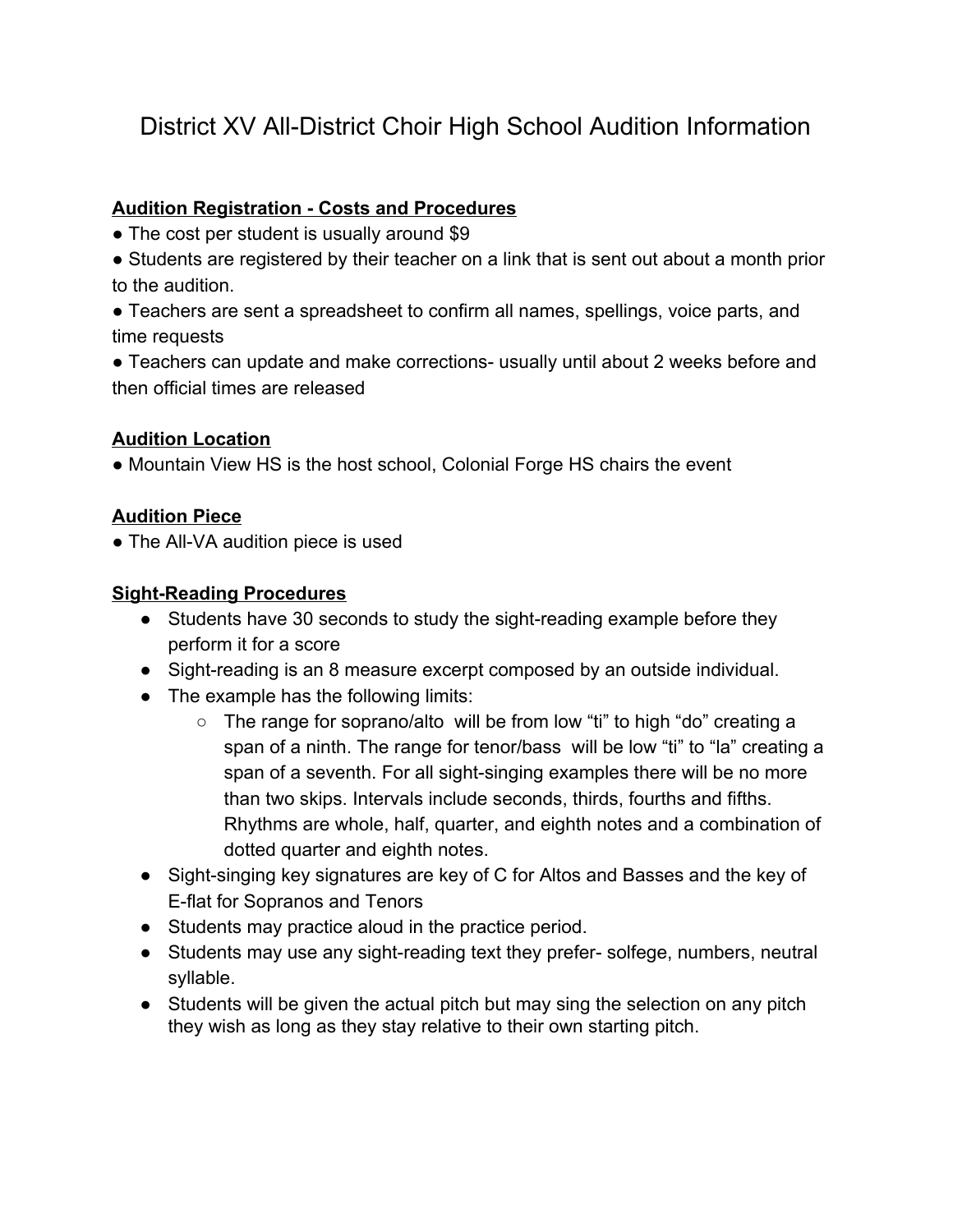#### **Judges**

- Audition chair selects two judges per room
- Judges are not voice teachers of the auditioning students
- Judges are not current HS choral directors in the district
- The judges' fees are paid for through the student audition fees that are charged per student

## **Who Staffs the Auditions?**

- The audition chair/host staff the auditions, parent and student volunteers help run the event
- Students and parent volunteers serve as room proctors

# **Scoring Practices and Rubrics**

- Rubric:
	- Tone Quality/Diction (30 points),
	- Intonation (25 points)
	- Preparation Notes and Rhythm (15 points)
	- Musicianship (20 points)
	- Sight-Reading (10 points)
- All score sheets are submitted electronically by each judge from a computer
- Paper copies of scores are kept by judges as "backup"

## **Results**

- Once scores are entered, they are sorted from highest to lowest based on voice parts. The cutoff score is up to the discrepancy of the All-District audition chair, the All-District chair, and the District Representative. There are typically two alternates per voice part, per choir. In the event of a tie, the sight-reading score is used to break a tie, then if needed after that it goes in order of the rubric.
- All 11th and 12th grade females go to the Mixed Choir, 9th and 10th grade females go to the Treble Choir. All males go to the Mixed Choir.
- The chair will prepare draft results to allow teachers to confirm that all information is correct. These draft scores should not be announced to students. Since auditions are held on Saturday, results are released to the teacher "unofficially" on Sunday evening or Monday morning. Once, all results have been double checked, official results are usually released by Monday afternoon.

## **Hospitality for Judges**

- Coffee is provided upon the judges' arrival
- Lunch is provided for judges